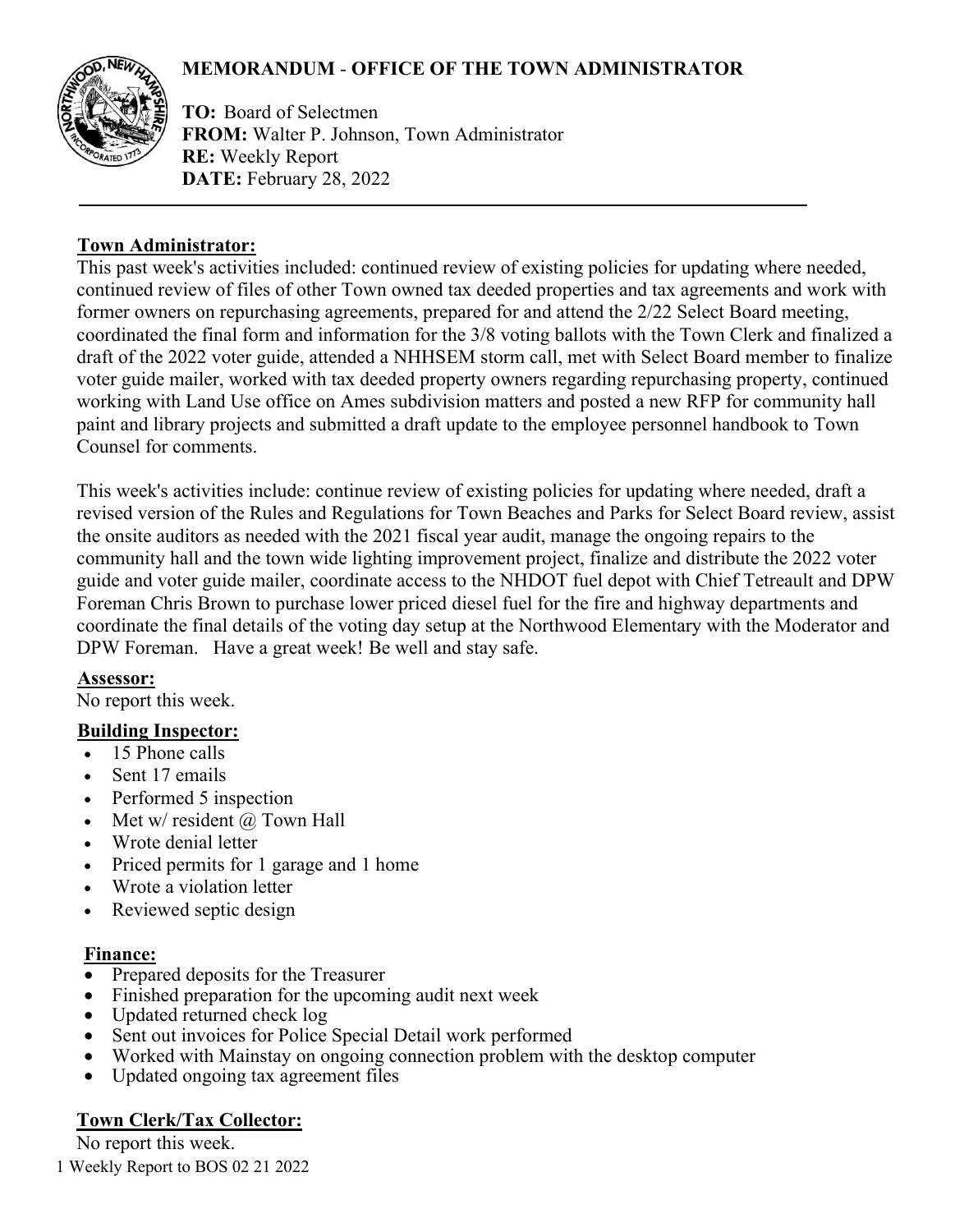#### **Department of Public Works:**

No report this week.

#### **Fire Rescue**:

- 1. Ambulance 3 1 is also out of service. The door latches on the back doors failed. The dealer is scheduled to repair the latches on Tuesday. The town of Strafford was gracious enough to let us borrow their second ambulance while ours are both out for Repair.
- 2. Ambulance 2 (the new one) is out of service for at least a month. We discovered the engine was leaking coolant and brought it back to the RAM dealer. The dealer found the leak and reported it was coming from an ERG valve. This part is back ordered with no anticipated delivery date.
- 3. Northwood Firefighters staffing Engine 2 and Car1 responded to assist Barnstead with their second alarm house fire.
- 4. We have started the process of converting over to the State Diesel pumps to fuel our fire apparatus. Currently we are spending approximately \$4.00 per gallon. The State price is \$2.20 per gallon.
- 5. Due to cost we have rescheduled our awards banquet to March 24, 2022. Happy Hour will be 5:00pm to 6:00pm with appetizers and a cash bar. Dinner will be ordered off the menu BYOF.

## **Police Department**:

No report this week.

## **Weekly Report from Linda Smith, Land Use Specialist**

The planning and zoning boards continue to be busy with new applications. The zoning board in particular has a high volume of requests for variances and special exceptions. Many inquiries from prospective buyers of Northwood properties continue to come in on a steady basis.

## **Planning Board**

The board met on Thursday, Feb. 24 and continued to review the application by Patriot Holdings for additional storage units at 1060 First NH Turnpike; the application was continued until March 10. Site plan for Joseph Carter for office buildings at the corner of Harmony Road and First NH Turnpike was continued at the request of the applicant. The next meeting of the board is March 10 at 6:30 when the board will continue to review the application for a new maintenance building for Harding Metals.

## **Zoning Board**

The zoning board met on February 28. There was not a sufficient number of members present to open the public hearings so all cases were continued for one week – March 7 at 6:30 pm. *Alternate members are needed on the board* – if interested contact Land Use Specialist Linda Smith at [lsmith@northwoodnh.org](mailto:lsmith@northwoodnh.org) or Land Use Administrative Assistant Susan Austin at [spastor@town.northwood.nh.us](mailto:spastor@town.northwood.nh.us)

## **Conservation Commission**

Next meeting of the commission is Tuesday, March 1 at 7 pm. **The commission is currently in need of alternates.**